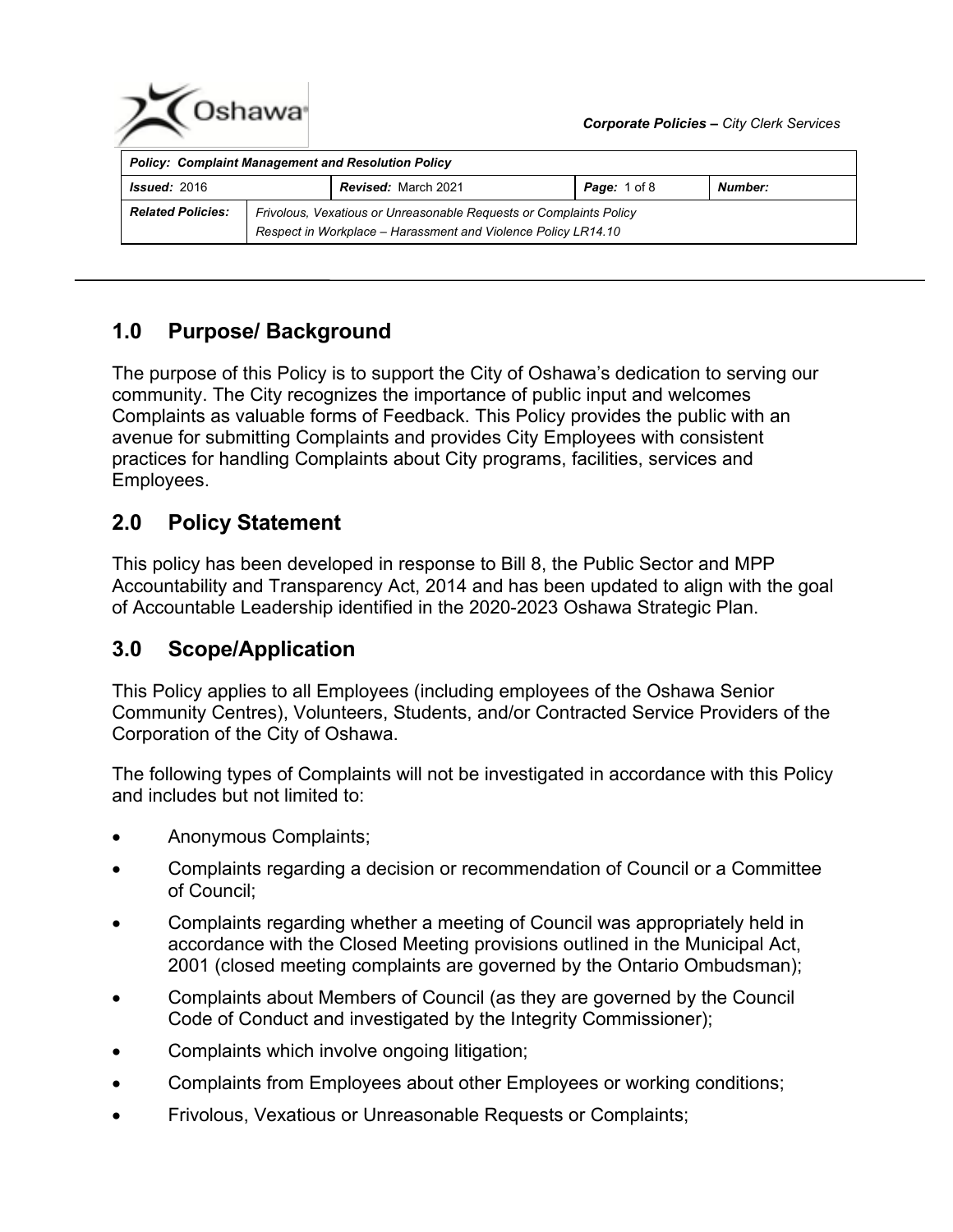| <b>Issued:</b> April 26, 2021 | <b>Revised:</b> | <b>Page</b> 2 of 8 | Number: |
|-------------------------------|-----------------|--------------------|---------|
|-------------------------------|-----------------|--------------------|---------|

- Issues that have statutory review and appeal processes including but not limited to Freedom of Information Requests, development charge levies, land use planning, by-law notices, orders and appeals;
- Outside boards and agencies including, for example, the Oshawa Public Library and Robert McLaughlin Gallery;
- Requests for Service;
- Requests to change a by-law;
- Suggestions;
- Civil matters.

## **4.0 Definitions**

**City** means the Corporation of the City of Oshawa.

**Complaint** means an expression of dissatisfaction or concern about the action or lack of action taken regarding operations, facilities, services or programs provided by the City or a person or body on behalf of the City. A Complaint can be spoken, written or submitted by another method of communication.

**Complainant** means a customer who is submitting a Complaint. Any customer who uses or is affected by City services can make a Complaint including residents, visitors, businesses and community groups.

**Compliment** means an expression of approval or satisfaction for a City service, Employee, program, facility or process.

**Contracted Service Provider** means an individual or business that undertakes a contract or agreement with the City in order to perform a service on a continuing basis (e.g. Security Guard Services, Marriage Officiants, etc.).

**Council** means Oshawa City Council as a whole.

**Council Member** means an individual member of Council, including the Mayor.

**Employee** means all full-time, part-time, temporary, seasonal and staff hired on a contract basis for a defined period of time, of the City of Oshawa as well as, Students.

**Feedback** means an opinion or comment about a program, facility, service or Employee.

**Frivolous** means a Complaint/Request that has no serious purpose or value or may have little merit and be trivial and is part of a pattern of conduct that amounts to an abuse of the right of access, interferes with the operations of the institution, or is made in bad faith or for a purpose other than to obtain access.

**Ombudsman** means the Ombudsman of Ontario or the Ombudsman appointed by Council in accordance with Section 223.13 (1) of the Municipal Act, 2001, S.O. 2001, c 25.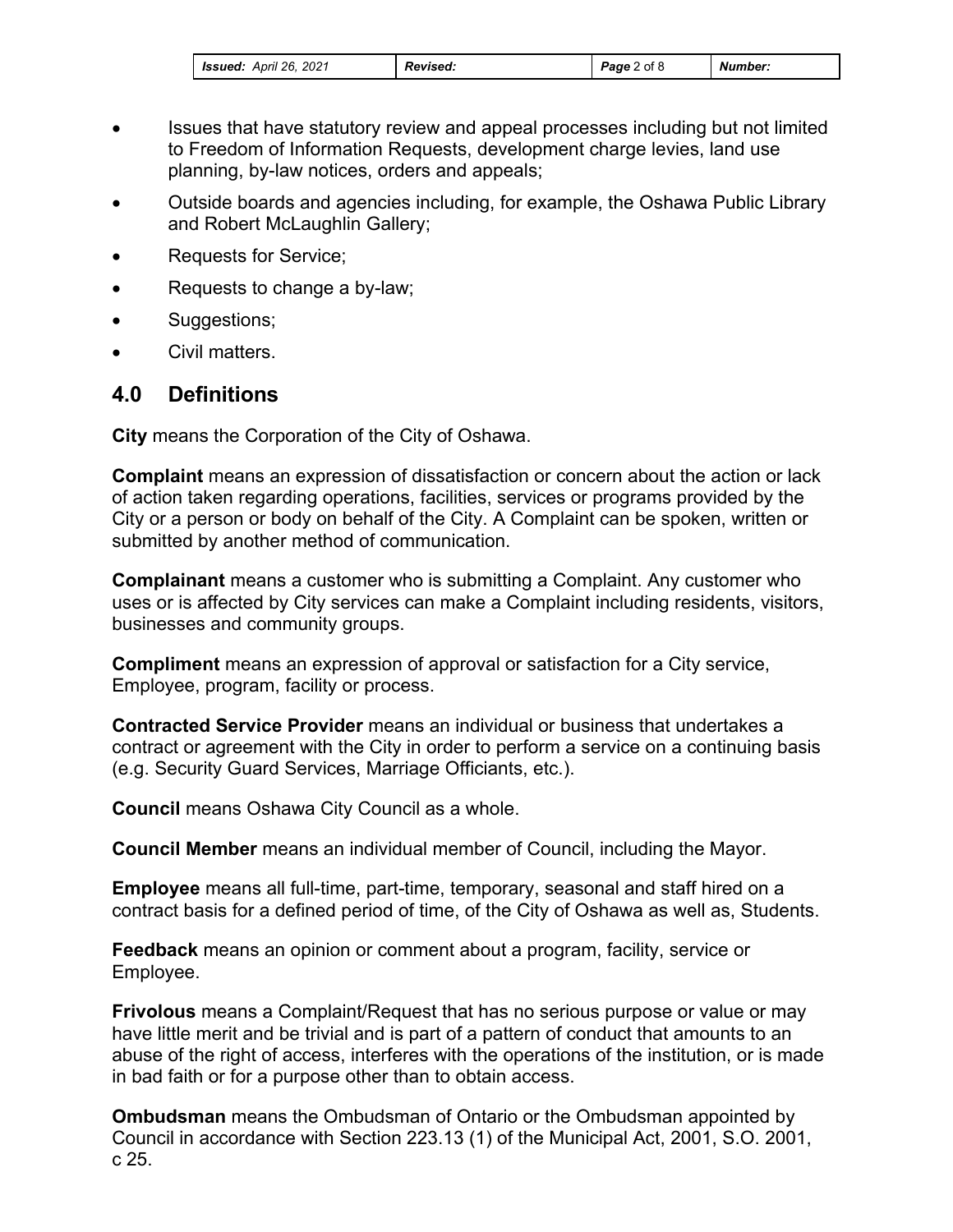| <b>Issued:</b> April 26, 2021 | <b>Revised:</b> | Page 3 of 8 | Number: |
|-------------------------------|-----------------|-------------|---------|
|-------------------------------|-----------------|-------------|---------|

**Personal Information** means personal information as defined in Section 2(1) of the Municipal Freedom of Information Protection of Privacy Act including,

- (a) information relating to the race, national or ethnic origin, colour, religion, age, sex, sexual orientation or marital or family status of the individual;
- (b) information relating to the education or the medical, psychiatric, psychological, criminal or employment history of the individual or information relating to financial transactions in which the individual has been involved;
- (c) any identifying number, symbol or other particular assigned to the individual;
- (d) the address, telephone number, fingerprints or blood type of the individual;
- (e) the personal opinions or views of the individual except if they relate to another individual;
- (f) correspondence sent to an institution by the individual that is implicitly or explicitly of a private or confidential nature, and replies to that correspondence that would reveal the contents of the original correspondence;
- (g) the views or opinions of another individual about the individual; and,
- (h) the individual's name if it appears with other Personal Information relating to the individual or where the disclosure of the name would reveal other Personal Information about the individual.

**Request** means the act of asking for something to be given or done.

**Request for Service** means a request made to the City for a specific service or to notify the City that a service was not provided on time. Examples include:

- Requesting that the City repair a street surface;
- Reporting a malfunctioning street light;
- Notifying the City of a missed garbage collection;
- Reporting a by-law infraction.

**Suggestion** means an idea submitted to the City with the aim of improving services, programs or processes.

**Student** means an individual at least 15 years of age and registered in an educational program at a high school, college or university level.

**Unreasonable** means a Complaint/Request that is likely to cause distress or disruption to the City, its Employees or other members of the public, without any proper or justified cause. Behaviour that because of the nature or frequency of a Complaint's contact with the City, negatively affects the ability to deal with their Complaints or those of others.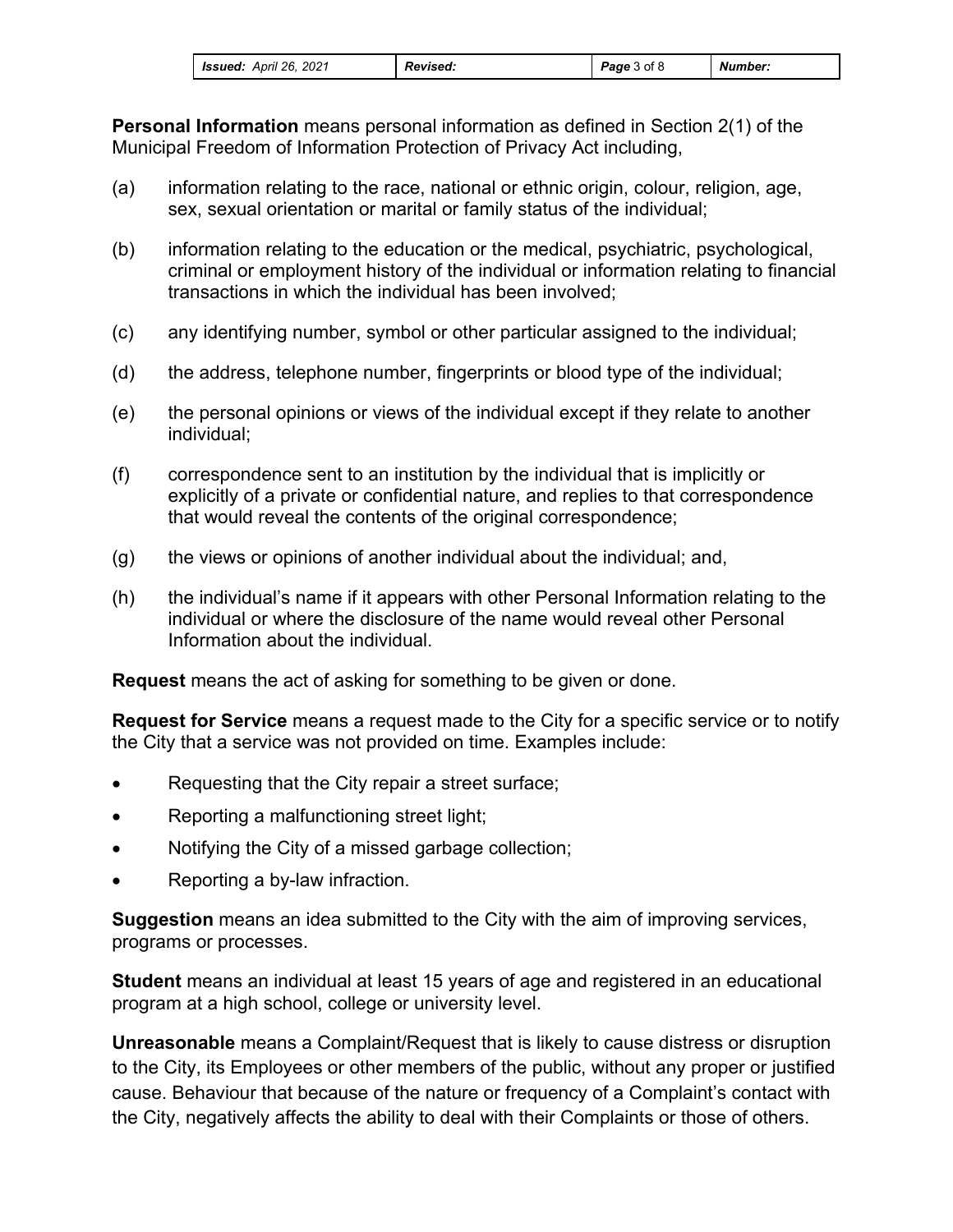| <b>Issued:</b> April 26, 2021 | <b>Revised:</b> | <b>Page 4 of 8</b> | Number: |
|-------------------------------|-----------------|--------------------|---------|
|-------------------------------|-----------------|--------------------|---------|

**Vexatious** means a Complaint/Request without merit, that is pursued in a manner that is malicious, intended to inconvenience, embarrass or Harass the recipient or is a pattern of conduct by the Complainant that amounts to the misuse of the complaints processes and procedures.

**Volunteer** means an individual who volunteers their services, from time to time, to assist in areas of the City.

### **4.1 Examples of Complaints**

The following are some examples of Complaints covered by this policy:

- Complaints about receiving poor customer service;
- Complaints about the quality of a service provided;
- Timeliness in responding to a complaint;
- Concern that a matter was not completed or carried out in accordance with City Policies and By-laws.

## **5.0 Responsibilities**

### **5.1 Customer Service Manager**

The Customer Service Manager is responsible for directing Complaints to the appropriate Manager or Director, monitoring status of Complaints and ensuring response by departments in accordance with the service standards.

#### **5.2 Employees**

City Employees are to have knowledge and understanding of the purpose of receiving Complaints, the process through which a Complaint can be made and the service standards that apply to Complaints.

#### **5.3 Managers, Directors and members of the Corporate Leadership Team**

Managers and Directors or a member of the Corporate Leadership Team are responsible for investigating and responding to Complaints about services for which they are responsible. Complaints about Employees are to be processed by that Employee's direct Supervisor.

#### **5.4 Customers**

Customers are to recognize that the City must consider the needs of the whole community. They are to provide honest and respectful communication with a goal to improving services.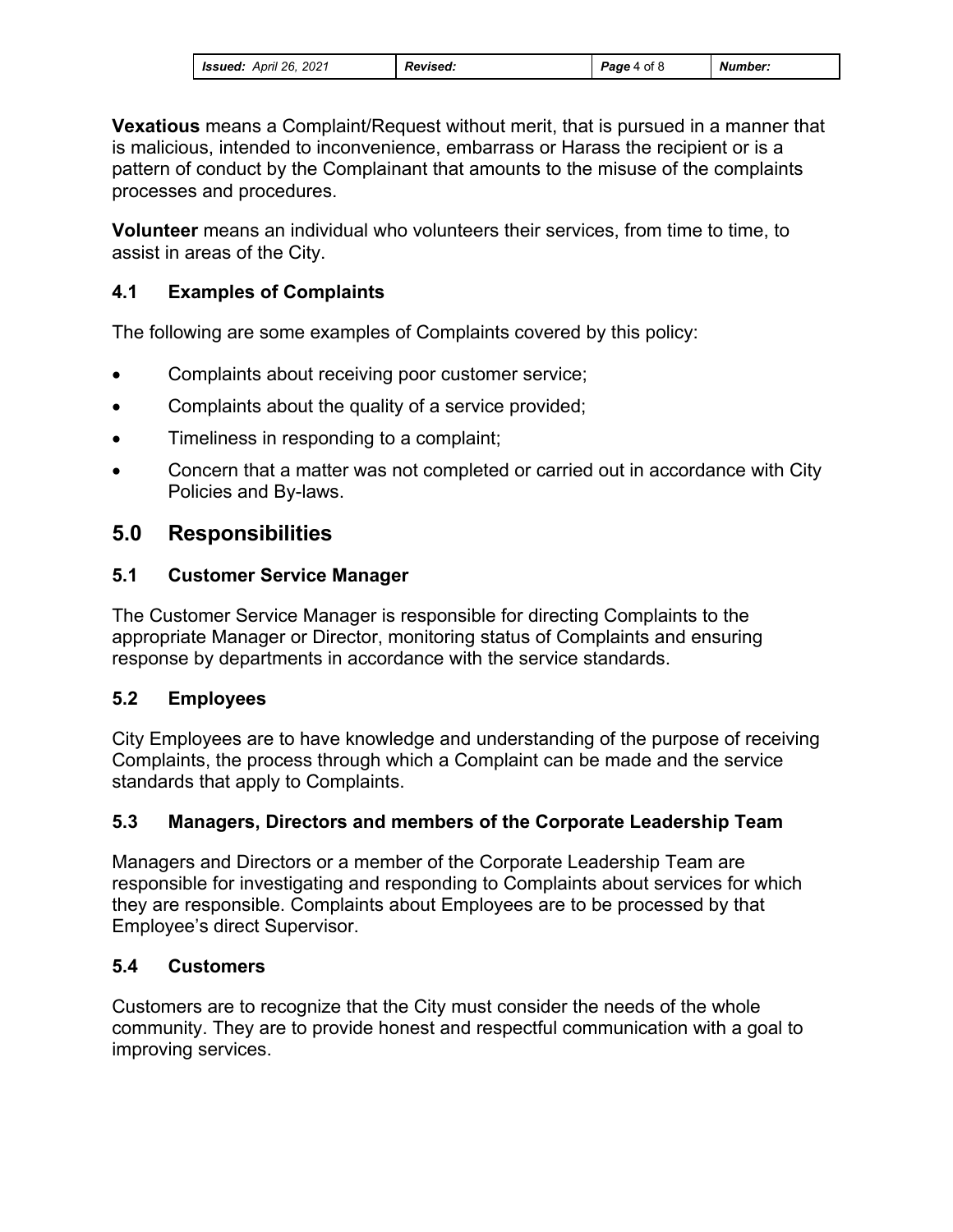| <b>Issued:</b> April 26, 2021 | <b>Revised:</b> | Page 5 of 8 | Number: |
|-------------------------------|-----------------|-------------|---------|
|-------------------------------|-----------------|-------------|---------|

## **6.0 Principles**

#### **6.1 Customer focused**

The City will deal with Complaints promptly and respond in a format that meets the needs of the customer.

#### **6.2 Continuous improvement**

The City will consider Complaints as opportunities to evaluate programs and services for possible improvement and will record lessons learned.

#### **6.3 Fair and impartial**

The City will deal with Complaints in an open-minded and impartial way. Making a Complaint will not negatively affect future dealings with the City. Customers will not be discriminated against during the investigation or because of a Complaint. Employees about whom a Complaint is launched will be treated fairly.

#### **6.4 Accountable**

The City will provide honest, evidence-based explanations and give reasons for decisions. Information will be provided in a clear and open way. When requested and if appropriate, the City will inform the Complainant about the lessons learned and corrective actions taken.

#### **6.5 Confidentiality**

Protecting the privacy of all parties is of utmost importance. Personal Information will only be collected, used and/or disclosed in accordance with the *Municipal Freedom of Information and Protection of Privacy Act,* R.S.O. 1990, c. M.56.

## **7.0 Procedure**

#### **7.1 Resolution Attempt**

Whenever possible, customers are encouraged to work with Employees at the first point of contact to have issues addressed. Employees will listen with an open mind and make efforts to resolve Complaints in a timely manner.

#### **7.2 Submitting a Complaint**

Should a resolution not be made at the first point of contact, formal Complaints can be submitted through the following channels:

- Online at [www.oshawa.ca/complaint](http://www.oshawa.ca/complaint)
- Complete the [Complaint Form](https://www.oshawa.ca/city-hall/resources/Complaint-Form.pdf) and submit:
	- o By email at [service@oshawa.ca;](mailto:service@oshawa.ca)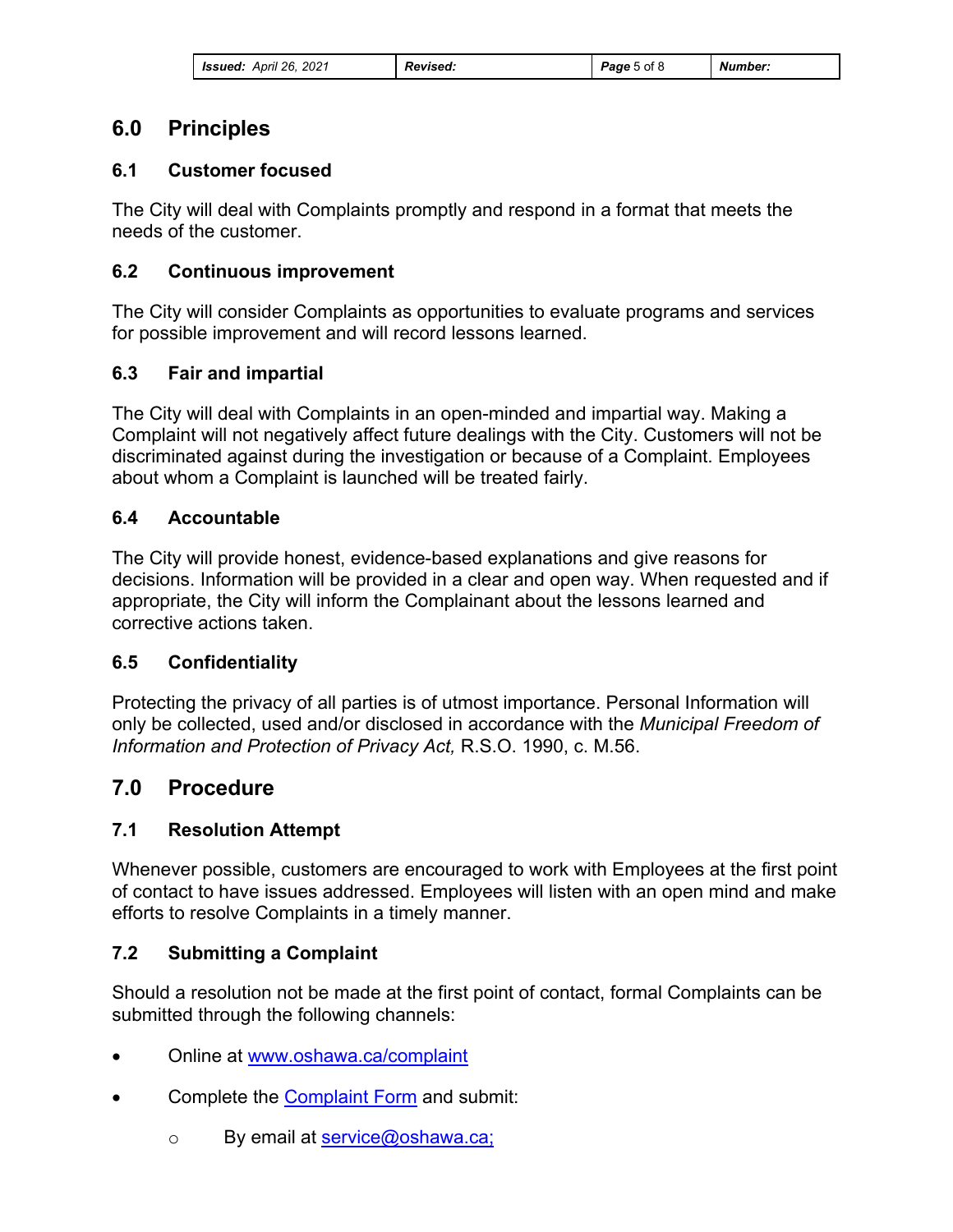| <b>Issued:</b> April 26, 2021 | <b>Revised:</b> | <b>Page</b> 6 of 8 | Number: |
|-------------------------------|-----------------|--------------------|---------|
|-------------------------------|-----------------|--------------------|---------|

- o By mail to Service Oshawa, 50 Centre St. S., Oshawa ON L1H 3Z7;
- o By fax to 905-436-5642; or
- o In person at Service Oshawa, 50 Centre St. S., Oshawa ON L1H 3Z7.

### **7.3 Details of Complaint**

In order to submit a formal Complaint to the City, Complainants are required to provide as much information as possible including:

- Contact Information name, address, phone number, email (anonymous Complaints will not be accepted);
- Details of the Complaint (what was or was not said or done);
- Location;
- Date/time:
- Names of any individuals or Employees involved;
- Resolution being sought.

## **7.4 Complaints Regarding Employees**

Complaints regarding an Employee will be forwarded to the Employee's direct Supervisor. If follow up information is requested, the Complainant will be advised that the matter is being investigated or is resolved, but no further information will be provided.

#### **7.5 Service Standards**

The City will provide an acknowledgement of receipt of their Complaint and an assigned tracking number within three business days. This acknowledgement will identify who will be following up on the Complaint and provide their contact information.

The investigation and any corrective action will take place in a timely manner. Acknowledging that every situation is different and may require more or less time to resolve, wherever possible, the City will provide a final response to the Complainant within 20 business days. In exceptional circumstances if this timeframe cannot be met, the City will keep the Complainant informed of status of their Complaint.

## **7.6 Complaint Investigation Process**

Investigations of Complaints will be carried out internally. The appropriate investigating direct Supervisor will:

- Contact the Complainant as soon as practicable, where a quick resolve is possible.
- Notify the Complainant of an estimated timeframe, if the investigating direct Supervisor feels the investigation may result in a lengthy process.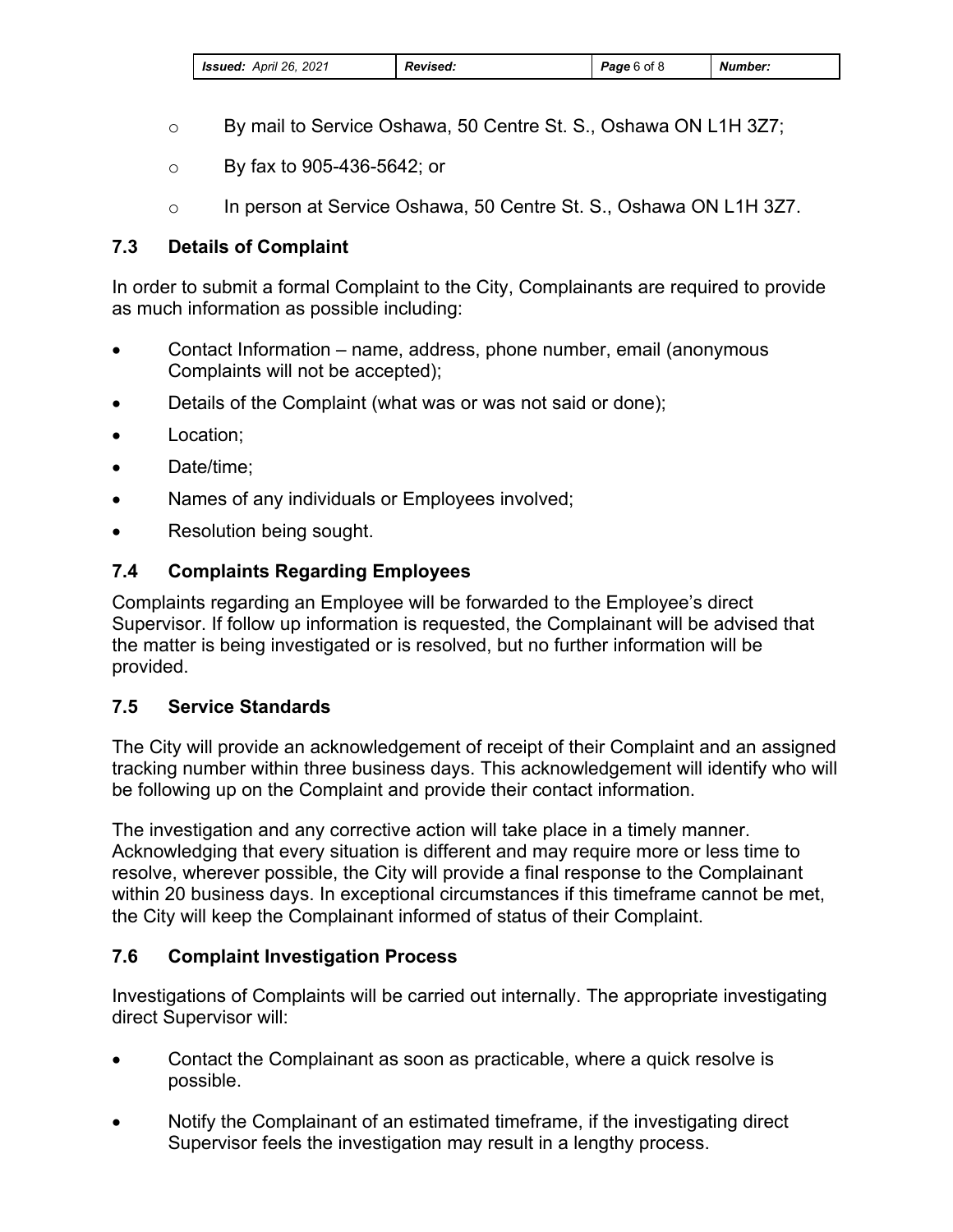| <b>Issued:</b> April 26, 2021 | <b>Revised:</b> | Page 7 of 8 | Number: |
|-------------------------------|-----------------|-------------|---------|
|-------------------------------|-----------------|-------------|---------|

- Review the issues identified by the Complainant by:
	- o Reviewing relevant legislation, where applicable;
	- o Reviewing the relevant City policies and procedures;
	- o Interviewing any Employees who may have knowledge of the Complaint, where applicable;
	- o Identifying actions that may be taken to address the Complaint or improve City operations.
- Consult with the appropriate Corporate Leadership Team member and Chief Administrative Officer where appropriate to do so depending on the severity of the issues.
- Determine if a Complaint or Request is considered Frivolous, Vexatious or Unreasonable. If it is, the Frivolous, Vexatious or Unreasonable Requests or Complaints Policy will be followed.
- Decisions of an investigation will be provided to the Complainant and may consist of information such as:
	- o Overview of the Complaint;
	- o Details of how the investigation was conducted;
	- o Summary of the facts;
	- o Outline the findings;
	- o Identification of next steps; and,
	- o Suggestions of an appropriate resolution along with the rationale supporting the proposed resolution.

#### **7.7 Complaint Appeal Process**

There is no additional appeal process at the municipal level. If the Complainant is not satisfied with the results of the investigation or the process, they may contact the Office of the Ontario Ombudsman. The Ontario Ombudsman has the authority to look at how the issue was handled at the City, the steps taken, and the outcome. The Ombudsman has the authority to consider and make recommendations as to whether the process was fair, transparent, and in accordance with the applicable policies and by-laws of the City.

## **8.0 Monitoring and Evaluation**

This policy is reviewed by the City Clerk or designate at least every three years to ensure its effectiveness and compliance with legislation and current business processes or as required based on legislative changes.